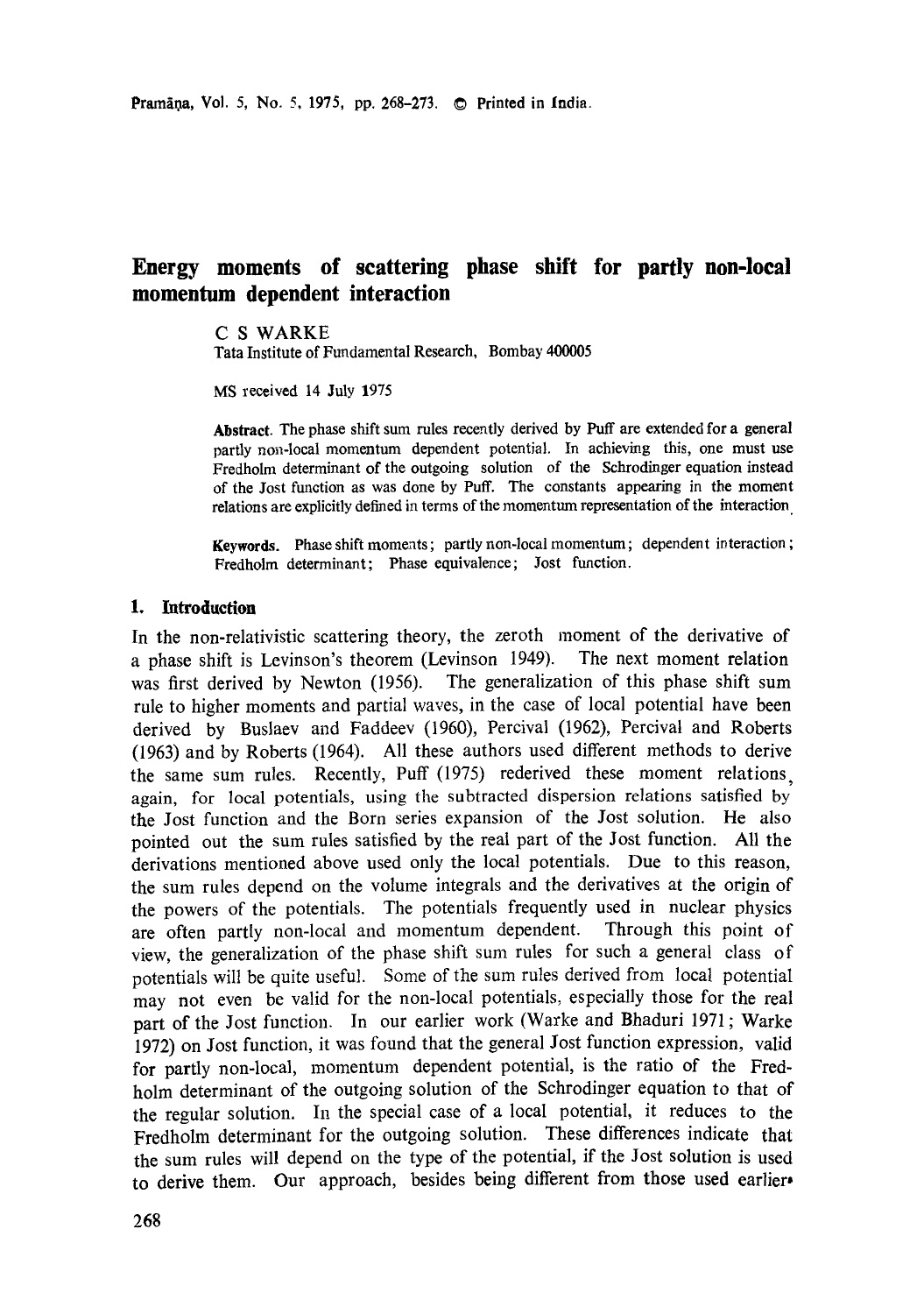also gives the potential dependent constants appearing in the sum rules for a general potential. In the particular case of the local potential, these constants correspond to the volume integrals and the derivatives of the potential at the origin (Verde 1955; Puff 1975).

#### **2. Derivation**

For a partly non-local momentum dependent potentials to be phase equivalent to each other, it is sufficient that the Fredholm determinants of the outgoing solu. tions of these potentials be equal. Their Jost functions need not be the same. This implies that one should not use Jost function, as was done by Puff, in deriving the sum rules for non-local or momentum dependent potentials. Instead, the Fredholm determinant  $D^+(k) = \exp \{Tr \log(1 - G^+ V)\}\$  should be used in case of such a general potential. Here  $G<sup>+</sup>$  is the non-interacting Green function and the potential V is measured in units of  $2\mu/\hbar^2$ . The traces in the exponent of  $D^+(k)$ are taken in the momentum space representation, in which the potential matrix is defined for a general interaction. We consider only the  $l=0$  channel scattering. The generalization to higher partial waves can be similarly carried out. We choose the orthonormal basis states

$$
\langle r | p \rangle = \sqrt{\frac{2}{\pi}} \sin pr \qquad \text{so that} \qquad \langle p | p' \rangle = \delta (p - p'). \tag{1}
$$

With this normalization, the summation over the momentum variable is equivalent to just the integration over that variable. In order to study the large  $k$ behaviour of  $log D+ (k)$  which will be required for the derivation of the sum rules, **we** expand the exponent.

$$
Tr \log (1 - G^+ V) = - Tr \{ G^+ V + \frac{1}{2} (G^+ V)^2 + \frac{1}{3} (G^+ V)^3 + \ldots \}.
$$
 (2)

This follows from the observation that  $G^+$  V introduces a factor  $1/k$  every time it appears in the expansion. Thus the exponent correct up to fourth order in *1/k*  is

$$
Tr \log (1 - G + V)
$$
\n
$$
= \frac{\pi i}{k} \langle k | V | k \rangle - P \int \frac{\langle p | V | p \rangle dp}{k^2 - p^2} + \frac{1}{2} \left( \frac{\pi}{2k} \right)^2 \langle k | V | k \rangle^2
$$
\n
$$
+ \frac{\pi i}{2k} P \int \frac{\langle k | V | p \rangle \langle p | V | k \rangle dp}{k^2 - p^2} - \frac{1}{2} P \int \frac{\langle p | V | p \rangle^2 dp dp'}{(k^2 - p^2)(k^2 - p'^2)}
$$
\n
$$
- \frac{i}{3} \left( \frac{\pi}{2k} \right)^3 \langle k | V | k \rangle^3 + \left( \frac{\pi}{2k} \right)^2 \langle k | V | k \rangle P \int \frac{\langle k | V | p \rangle^2 dp}{k^2 - p^2}
$$
\n
$$
+ \frac{\pi i}{2k} P \int \frac{\langle k | V | p \rangle (p'_i | V | p') (p' | V | k \rangle dp dp'}{(k^2 - p^2)(k^2 - p'^2)}
$$
\n
$$
- \frac{1}{3} P \int \frac{\langle p | V | p' \rangle \langle p' | V | p'' \rangle \langle p'' | V | p \rangle dp dp' dp''}{(k^2 - p^2)(k^2 - p'^2)(k^2 - p'^2)}
$$
\n
$$
- \frac{1}{4} \left( \frac{\pi}{2k} \right)^4 \langle k | V | k \rangle^4 + \left( \frac{\pi}{2k} \right)^2 \langle k | V | k \rangle
$$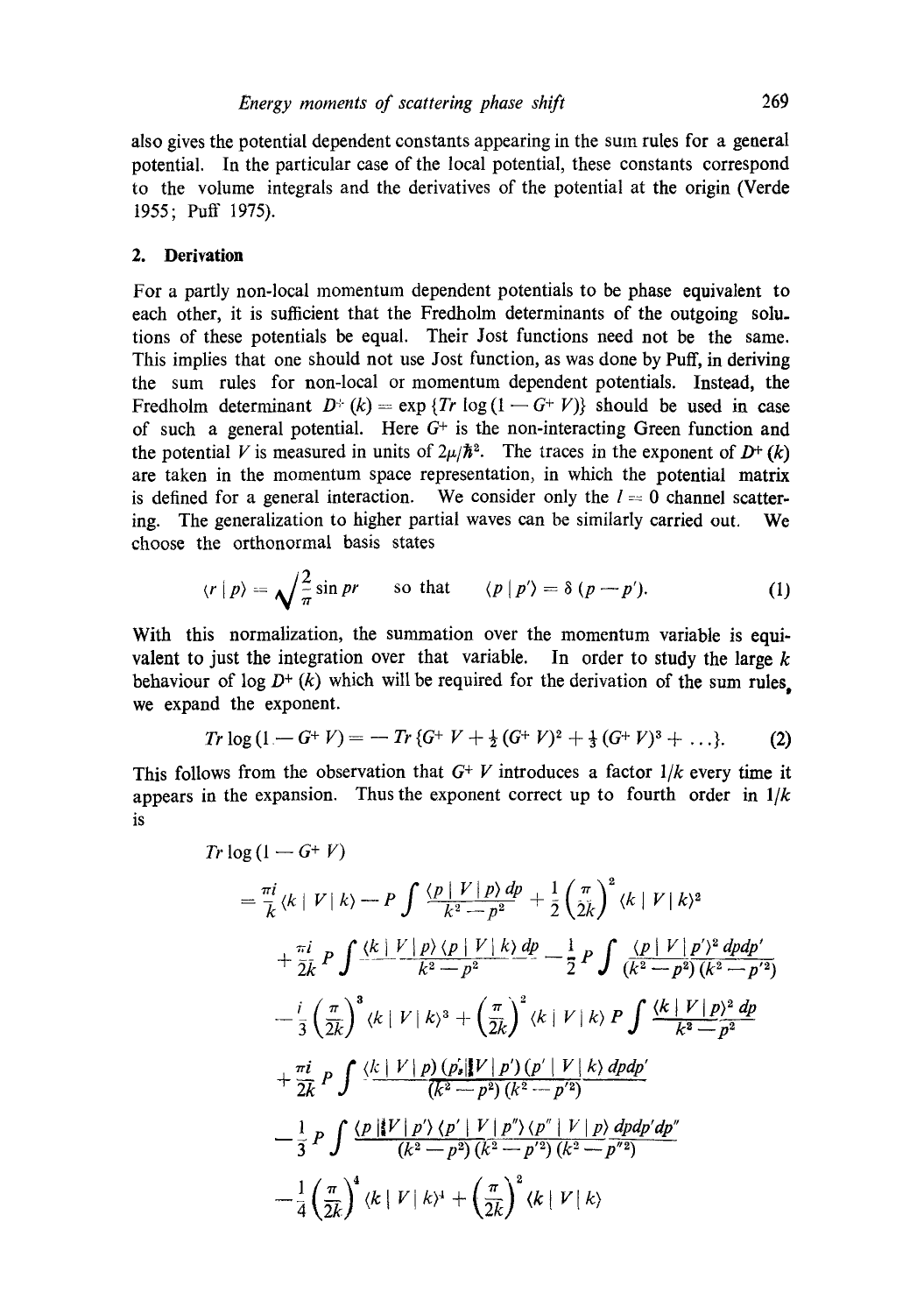**270** *C S Warke* 

$$
\times P \int \frac{\langle k | V | p \rangle \langle p | V | p' \rangle \langle p' | V | k \rangle dp dp'}{ (k^2 - p^2) (k^2 - p'^2)}
$$
  
 
$$
- \frac{1}{4} P \int \frac{\langle p | V | p' \rangle \langle p' | V | p'' \rangle \langle p'' | V | p''' \rangle \langle p''' | V | p \rangle dp dp' dp'''}{ (k^2 - p^2) (k^2 - p'^2) (k^2 - p''^2) (k^2 - p''^2)}
$$
  
+ ... (3)

In the above equation  $P \int \ldots$  denotes the principle value multi-dimensional integrals over the variables shown by their differentials. From the knowledge of even and odd functions of k and the order of  $G+V$ , the integrals in the above equation can be shown to have the following asymptotic expansions

$$
\pi \langle k | V | k \rangle = C_1^{(1)} + C_3^{(1)}/(2k)^2 + 0 \frac{1}{k^4}
$$
\n
$$
P \int \frac{\langle p | V | p \rangle dp}{k^2 - p^2} = C_2^{(1)}/(2k)^2 + C_4^{(1)}/(2k)^4 + 0 \frac{1}{k^6}
$$
\n
$$
\pi P \int \frac{\langle k | V | P \rangle \langle p | V | k \rangle dp}{k^2 - p^2} = C_3^{(2)}/(2k)^2 + 0 \frac{1}{k^4}
$$
\n
$$
P \int \frac{\langle p | V | p' \rangle^2 dp dp'}{(k^2 - p^2)(k^2 - p'^2)} = C_2^{(2)}/(2k)^2 + C_4^{(2)}/(2k)^4 + 0 \frac{1}{k^6}
$$
\n
$$
\pi P \int \frac{\langle k | V | p \rangle \langle p | V | p' \rangle \langle p' | V | k \rangle dp dp'}{(k^2 - p^2)(k^2 - p'^2)} = C_3^{(3)}/(2k)^2 + 0 \frac{1}{k^4}
$$
\n
$$
P \int \frac{\langle p | V | p \rangle \langle p' | V | p'' \rangle \langle p'' | V | p \rangle dp dp' dp''}{(k^2 - p^2)(k^2 - p'^2)(k^2 - p'^2)^2} = C_4^{(3)}/(2k)^4 + 0 \frac{1}{k^6}
$$
\n
$$
P \int \frac{\langle p | V | p' \rangle \langle p' | V | p'' \rangle \langle p'' | V | p \rangle dp dp' dp''}{(k^2 - p^2)(k^2 - p'^2)(k^2 - p''^2)(k^2 - p''^2)} = C_4^{(3)}/(2k)^4 + 0 \frac{1}{k^6}
$$
\n
$$
= C_4^{(4)}/(2k)^4 + 0 \frac{1}{k^6}
$$
\n
$$
(4k)^4 + 0 \frac{1}{k^6}
$$

Substituting **eq. (4) in eq. (3),** and combining together terms of the same order in  $1/k$ , eq. (3) correct to order  $1/k^4$  is

$$
\log D^{+}(k) = Tr \log (1 - G^{+} V) = i\delta (k) + \log |D^{+}(k)|
$$
\n
$$
= \frac{i}{2k} C_{1}^{(1)} + \frac{i}{(2k)^{3}} [C_{3}^{(1)} + C_{3}^{(2)} + C_{3}^{(3)} - \frac{1}{3} C_{1}^{(1)3}]
$$
\n
$$
+ \frac{1}{(2k)^{2}} [-C_{2}^{(1)} + \frac{1}{2} C_{1}^{(1)2} - \frac{1}{2} C_{2}^{(2)}]
$$
\n
$$
+ \frac{1}{(2k)^{4}} [-C_{4}^{(1)} - \frac{1}{4} C_{4}^{(4)} - \frac{1}{3} C_{4}^{(3)} - \frac{1}{2} C_{4}^{(2)} - \frac{1}{4} C_{1}^{(1)4}]
$$
\n
$$
+ C_{1}^{(1)} C_{3}^{(1)} + C_{1}^{(1)} C_{3}^{(2)} + C_{1}^{(1)} C_{3}^{(3)}] + 0 (1/k^{5}). \tag{5}
$$

In the particular case of a local potential, one finds after a tedious algebra,

$$
C_1^{(1)} = \int_0^\infty V(r) dr = U_0, \qquad C_3^{(1)} = V'(0), \qquad C_2^{(1)} = -V(0),
$$
  
\n
$$
C_4^{(1)} = V''(0), \qquad C_3^{(2)} = \int_0^\infty V^2(r) dr = W_0, \qquad C_2^{(2)} = U_0^2,
$$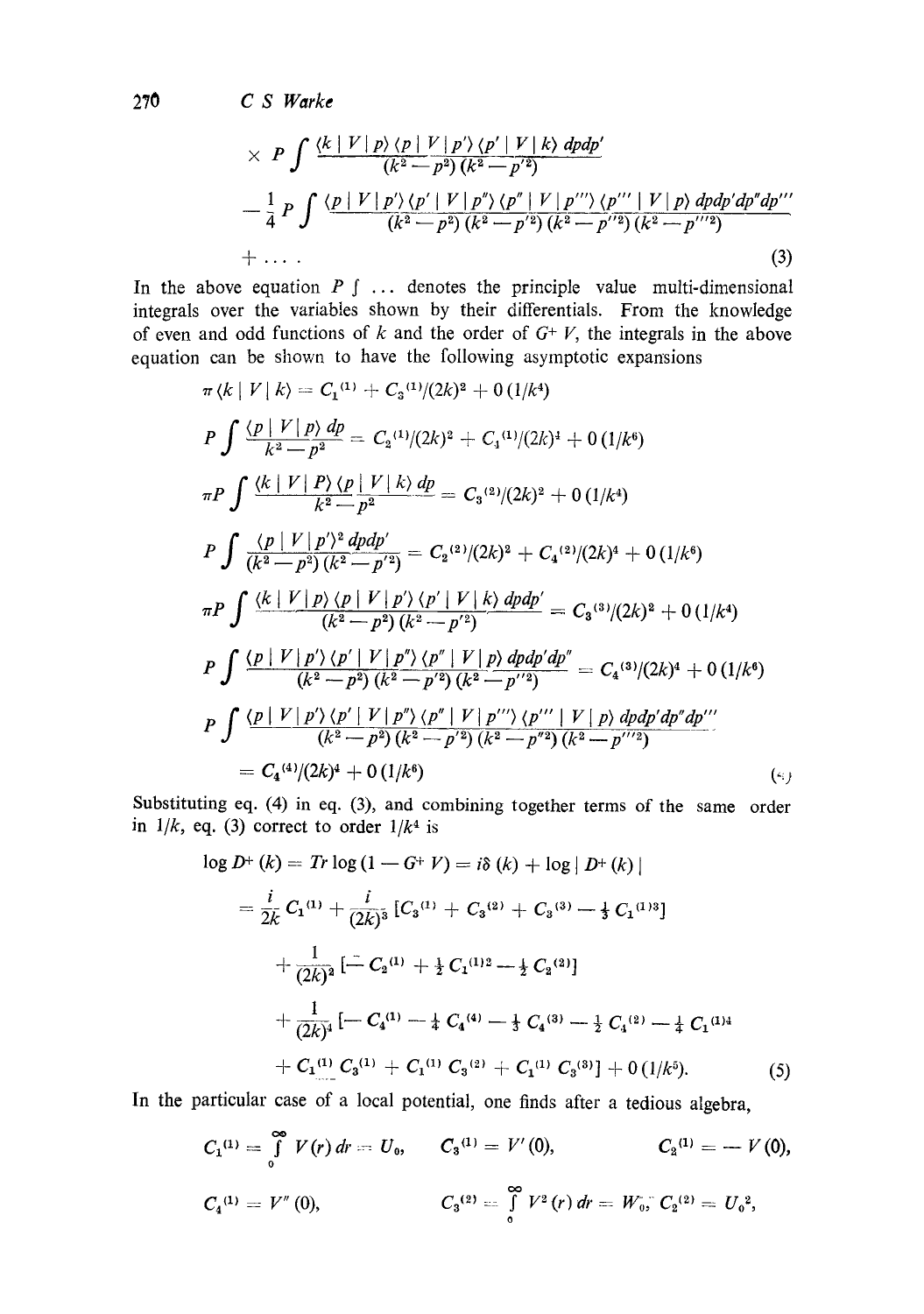*Energy moments of scattering phase shift* 271

$$
C_4^{(2)} = 2V'(0) U_0 - 4V^2(0), C_3^{(3)} = \frac{1}{3} U_0^3, C_4^{(3)} = 3U_0W_0,
$$
  

$$
C_4^{(4)} = \frac{1}{3} U_0^4.
$$
 (6)

Using these values of the coefficients  $C_i^{(n)}$  in eq. (5), we obtain the asymptotic expansion of log  $D^+(k)$  for a local potential correct to order  $1/k^4$ .

$$
\log D^{+}(k) = \frac{i}{2k} U_0 + \frac{i}{(2k)^3} (V'(0) + W_0) + \frac{V(0)}{(2k)^2} + \frac{((2V^2(0) - V''(0))}{(2k)^4} + \dots
$$
\n(7)

This expression agrees with that derived by Verde (1955) and by Puff (1975). In the case of a partly non-local momentum dependent potential, the coefficients  $C_i^{(n)}$  are to be obtained from the defining eq. (4) using the known momentum representation of the potential. It is noticed that in general ten  $C_i^{(n)}$  are required for the specification of the expansion of log  $D^+(k)$  up to order  $1/k^4$ . The evaluation of the constants depends on the singularity structure of the interaction matrix elements. In the case of one term separable non-local potentials  $C_i^{(n)}$  can be expressed only in terms of

$$
\pi \langle k | V | k \rangle = C_1^{(1)} + C_3^{(1)}/(2k)^2 + 0 \left( \frac{1}{k^4} \right)
$$
  
\n
$$
P \int \frac{\langle p | V | p \rangle dp}{k^2 - p^2} = C_2^{(1)}/(2k)^2 + C_4^{(1)}/(2k)^4 + 0 \left( \frac{1}{k^6} \right)
$$
  
\n
$$
C_2^{(2)} = 0, \ C_3^{(2)} = C_2^{(1)} C_1^{(1)}, \ C_4^{(2)} = C_2^{(1)2}, \ C_3^{(3)} = C_4^{(3)} = C_4^{(4)} = 0.
$$

The expression for the  $log D<sup>+</sup>(k)$  for this simple potential becomes,

$$
\log D^{+}(k) = \frac{i}{2k} C_{1}^{(1)} + \frac{i}{(2k)^{3}} [C_{3}^{(1)} + C_{2}^{(1)} C_{1}^{(1)} - \frac{1}{3} C_{1}^{(1)3}] + \frac{1}{(2k)^{2}} [-C_{2}^{(1)} + \frac{1}{2} C_{1}^{(1)2}] + \frac{1}{(2k)^{4}} [-C_{4}^{(1)} - \frac{1}{2} C_{2}^{(1)} - \frac{1}{4} C_{1}^{(1)4} + C_{1}^{(1)} C_{3}^{(1)} + C_{1}^{(1)2} C_{2}^{(1)}] + \cdots
$$
\n(8)

As expected, the expansion coefficients of log  $D^+(k)$  depend only on those of the first Born term. Similar expression for log  $D^+(k)$  can easily be derived for the rank two separable potentials. For a general potential one can find out the expansion coefficients of  $\log D$ <sup>+</sup> (k) from the momentum space representation of a given potential from eq. (4). Let this expansion be

$$
\log D^{+}(k) = \frac{i}{2k} A + \frac{1}{(2k)^{2}} B + \frac{i}{(2k)^{3}} C + \frac{1}{(2k)^{4}} D + \dots
$$
  
\n
$$
= F_{4}(k) + \dots
$$
  
\n
$$
F_{4}(k) = F_{3}(k) + \frac{1}{(2k)^{4}} D = F_{2}(k) + \frac{iC}{(2k)^{3}} + \frac{D}{(2k)^{4}}
$$
  
\n
$$
= F_{1}(k) + \frac{B}{(2k)^{2}} + \frac{iC}{(2k)^{3}} + \frac{D}{(2k)^{4}}.
$$
  
\n(9)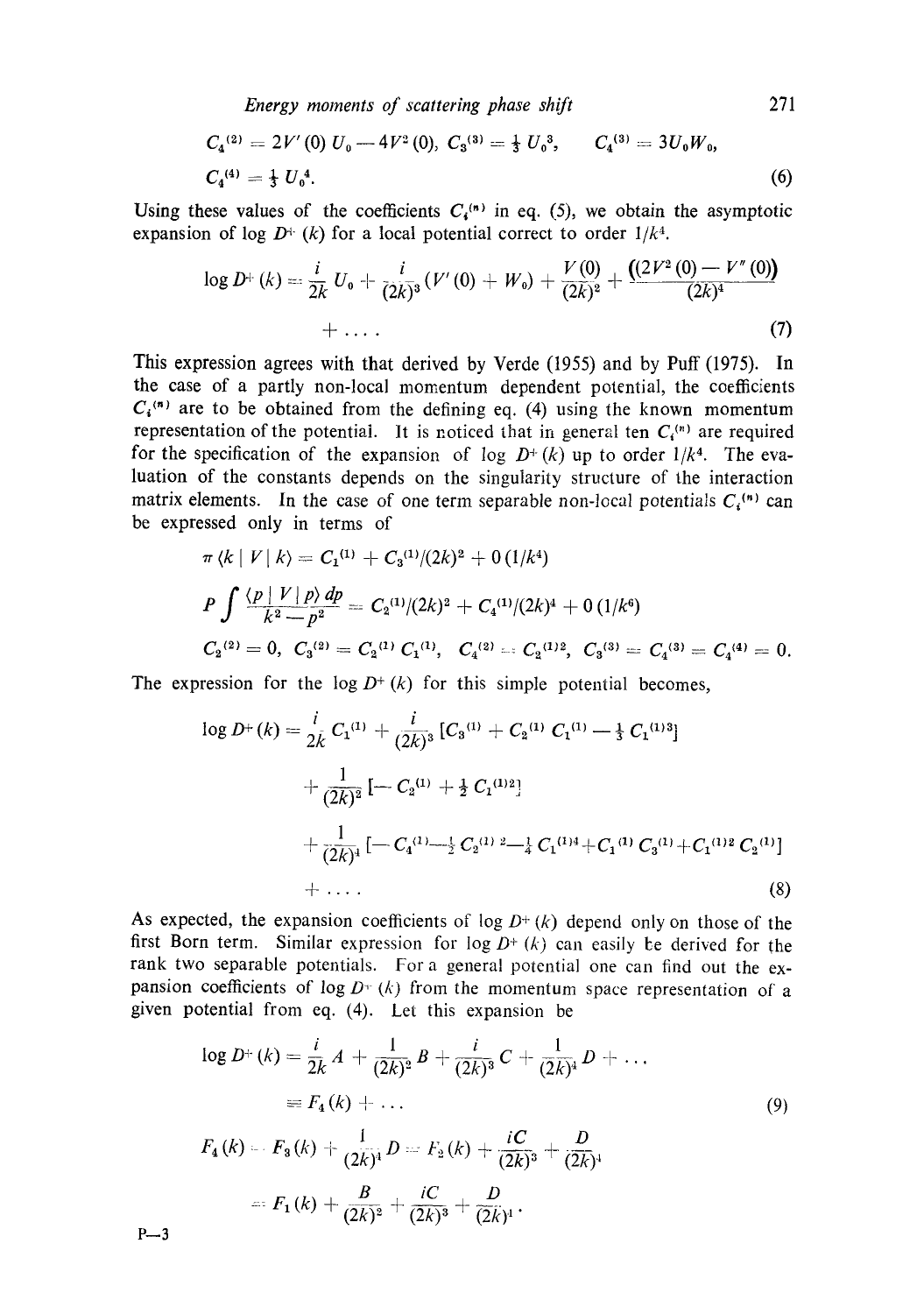272 *C S Warke* 

From the definition of  $F_n(k)$ , it is clear that

$$
\log D^{+}(k) - F_{n}(k) = 0 \left( \frac{1}{k^{n+1}} \right). \tag{10}
$$

Let the contour  $\mathcal E$  be a large semi-circle, centre  $k = 0$  in the upper half k plane, indented at  $k = 0$  and the contour integral I be defined as

$$
I = \frac{1}{2\pi i} \oint_{\mathbf{E}} k^m \frac{d}{dk} [\log D^+(k) - F_n(k)] dk.
$$
 (11)

It is well known that  $D^+(k)$  has zeros in the upper half k-plane only at the bound states corresponding to  $\mathscr{E}_1 = -k_1^2$ . The subtracted term does not have any singularities except at  $k = 0$ . We choose m so that the integrant approaches  $1/|k|^2$  on the semi-infinite circle and  $1/|k|$  as  $|k| \rightarrow 0$ . From these arguments and the construction of  $F_n(k)$ , it is clear that  $m = n$ . With this choice, the integrant in I is an analytic function of  $k$  in the upper half  $k$ -plane, except for simple poles at *ik<sub>t</sub>*, for a class of potentials for which  $D^+(k)$  is analytic. The contour integral  $I$  can easily be evaluated and one obtains

$$
I = (i)^n \sum_{i=1}^N k_i^n = \frac{-nf_n}{2} + \frac{1}{2\pi i} \int_{-\infty+i\mathbf{E}}^{\infty+i\mathbf{E}} dk \, k^n \, \frac{d}{dk} [\log D^+(k) - F_n(k)].
$$
\n(12)

The constant  $f_n$  is the coefficient of  $1/k^n$  in  $F_n(k)$ . For a particular case of  $n = 0$ , the above equation reduces to Levinson's theorem. Integrating by parts the right hand side of eq. (12)

$$
(i)^{n} \sum_{i} k_{i}^{n} = -\frac{n f_{n}}{2} - \frac{n}{2\pi i} \int_{-\infty}^{\infty} k^{n-1} \left[ \log D^{+}(k) - F_{n}(k) \right] dk.
$$
 (13)

The constant terms arising from the integration by parts vanish because of the relation in eq. (10). Using further the properties,

$$
D^{+}(-k) = D^{+}(k)^{*} \quad \text{and} \quad F_{n}(-k) = F_{n}^{*}(k), \tag{14}
$$

the following sum rules can easily be derived:

$$
\frac{1}{\pi} \int_{0}^{\infty} k^{n-1} \left[ \delta\left(k\right) + \text{Im } F_{\mathbf{n}}\left(k\right) \right] dk = \frac{(-1)^{n/2}}{n} \sum_{i} k_{i}^{n} + \frac{Re_{J\mathbf{n}}}{2}, \tag{15}
$$

for *n* even  $\ge 2$ .

$$
\frac{1}{\pi}\int_{0}^{\infty}k^{n-1}\left[\log|D^{+}(k)|-Re F_{n}(k)\right]dk=\frac{(-1)^{(n-1/2)}}{n}\sum_{i}k_{i}^{n}+\frac{l_{m}j_{n}}{2},
$$
 (16)

for *n* odd  $\geq 1$ .

With the substitution of  $F_n(k)$  and  $j_n$  from eq. (9) into eqs (15) and (16), we obtain the required sum rules for  $\delta(k)$  and  $|D^+(k)|$